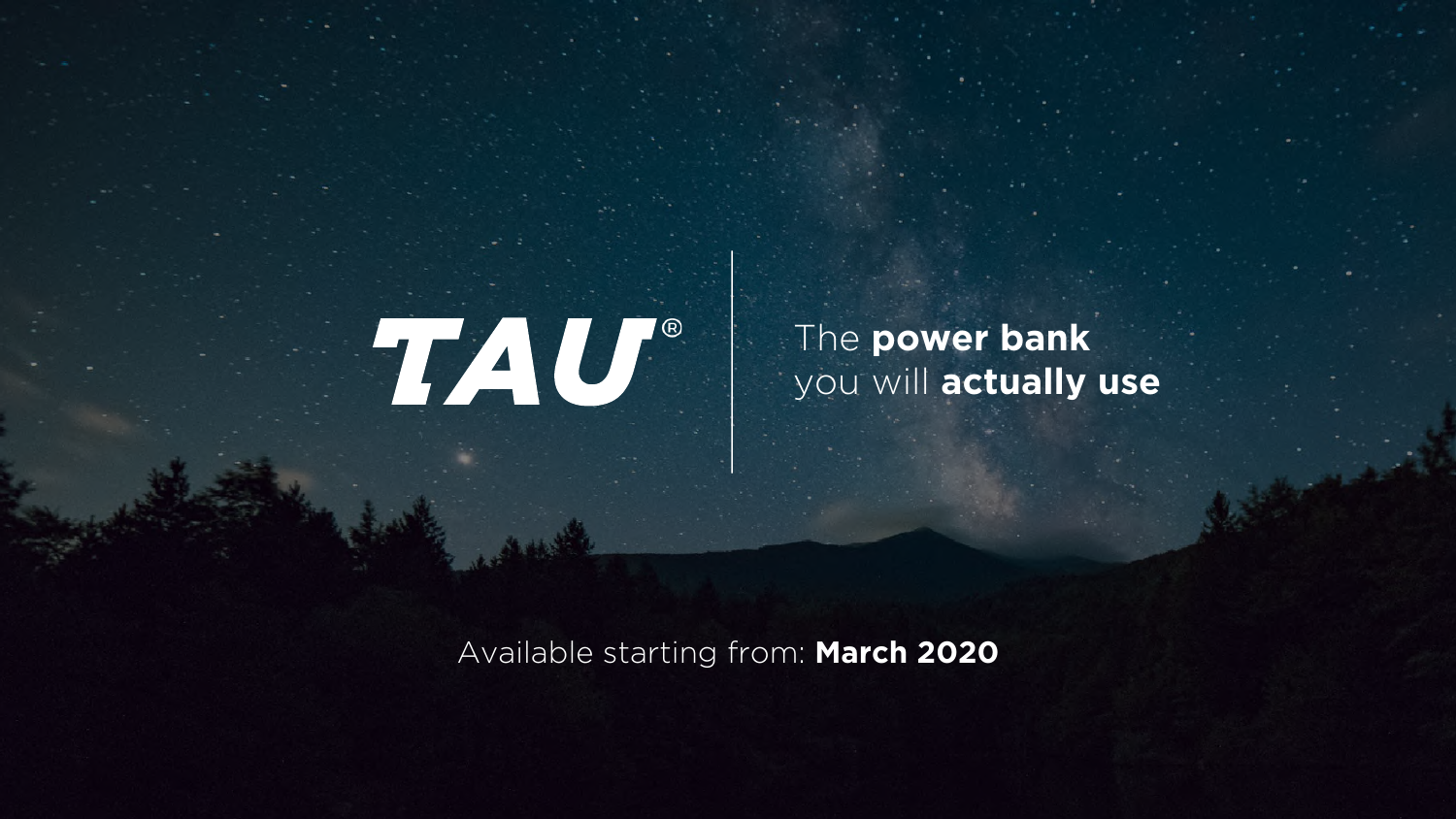# TAU®

The problems with **regular power banks**? 1) They are **bulky** and not easy to be carried around 2) Most of the times we **forget to charge** them back

This is why we designed **TAU**, the smallest **3in1 power bank** in the world with integrated cables, that snaps onto your **keychain**.

TAU's **magnetic charging dock** can be fixed on a counter or on a wall, and be used as a key hanger.

When you arrive at home, just **hang your keys** on the dock, and TAU will **charge back up**, without you even thinking about it!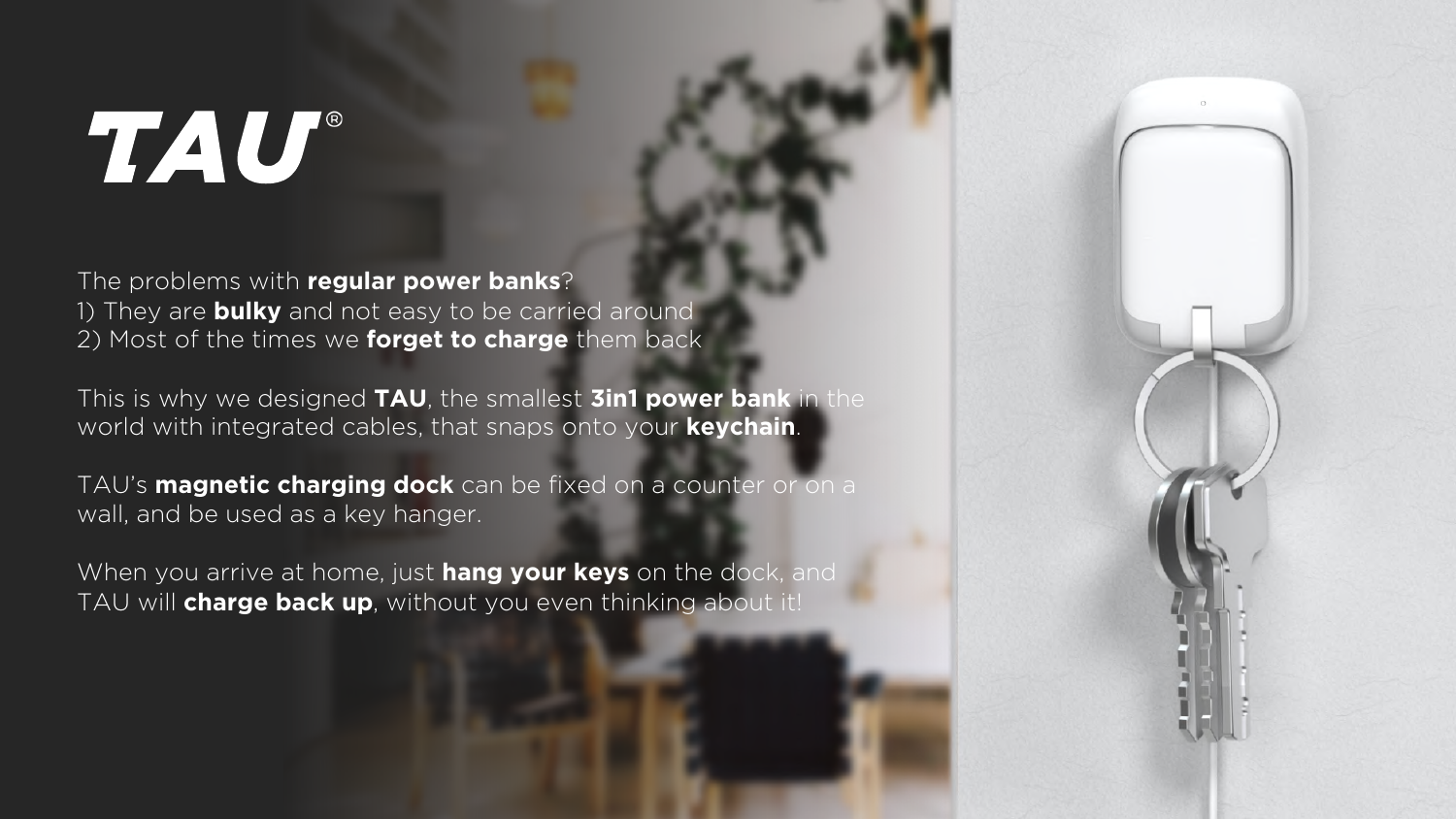

# **Compatible** with **every device**

Thanks to integrated **Lightning**, **MicroUSB** and **Type-C** connectors, TAU can charge **any portable device**.

**USB-C** 

**DUAL** (Lightning MicroUSB)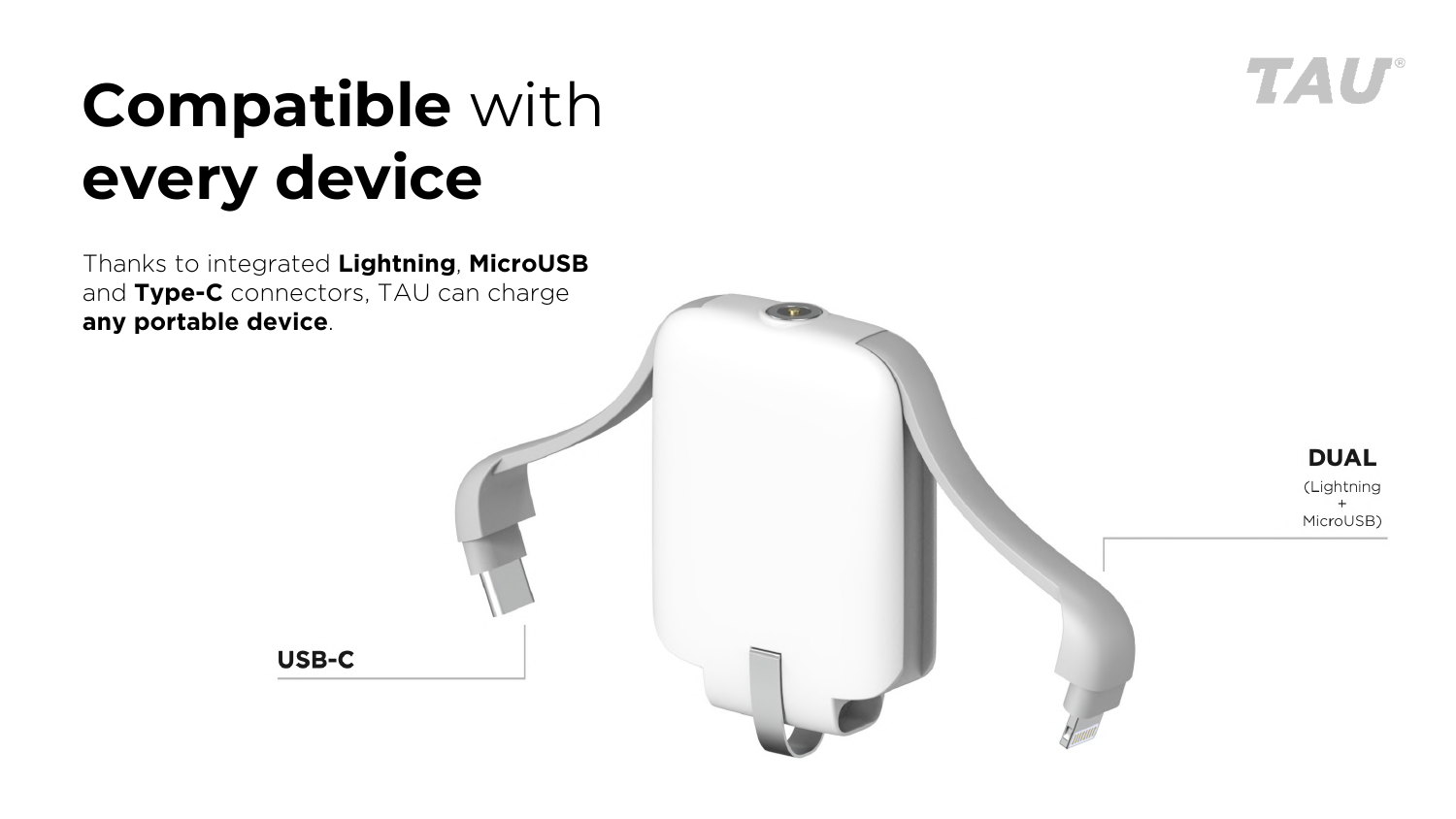#### A unique **smart charging system**

The **daily gesture** of placing the keys in a safe place will now have a function, allowing people to always have a **fully charged** power bank when going out.

.

**TAU®**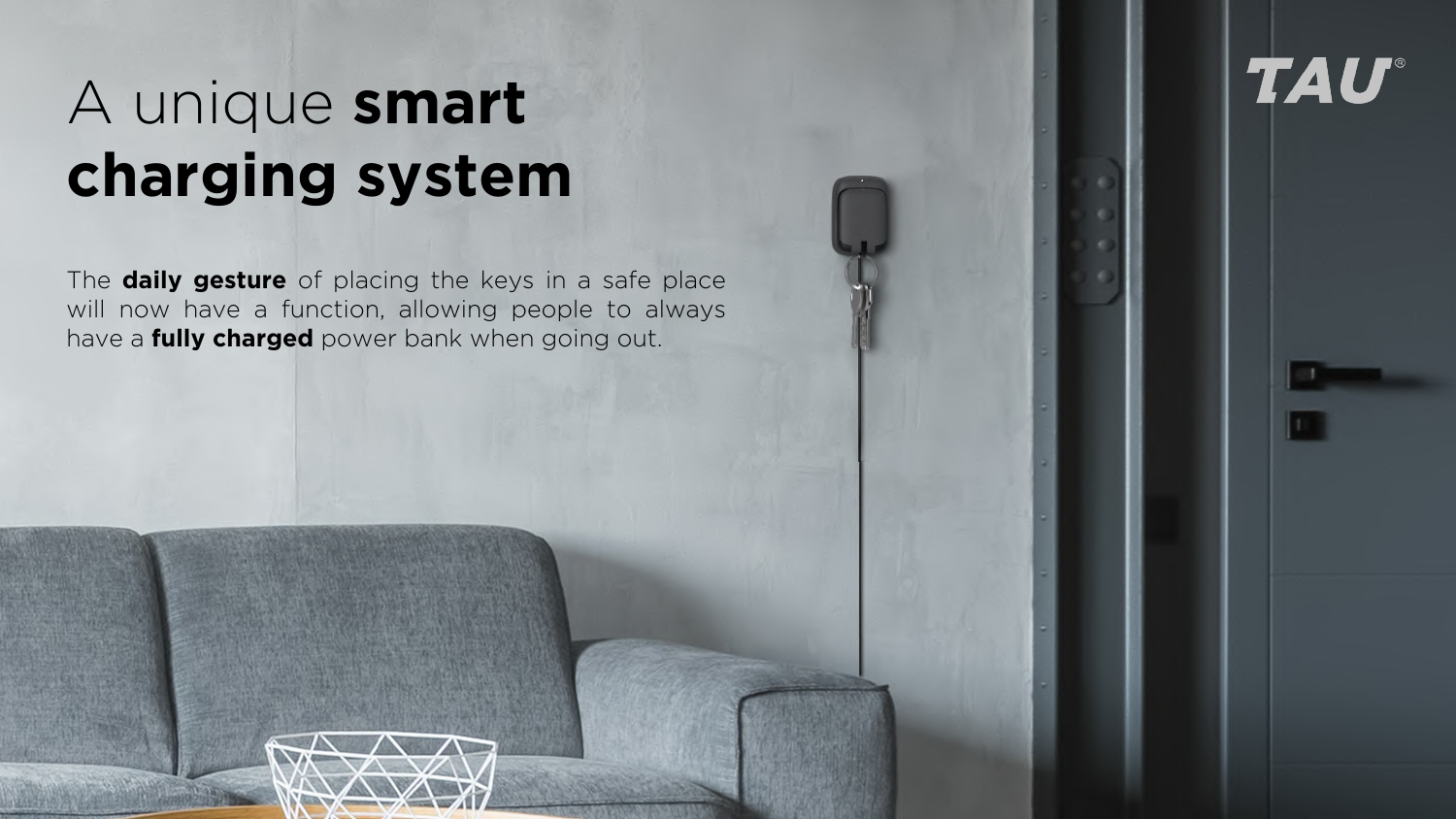### **Simple setup** system

TAU's charging dock comes with a very **simple setup** system.

You can double tape the **wall mount** to any surface, and the dock with be operative **in seconds**.

The charging dock is powered by a **USB cable**, which can be plugged in any USB port or wall charger.

Magnetic charging pins Easy opening metallic hook Dock wall mount (screws / double tape) . USB power cable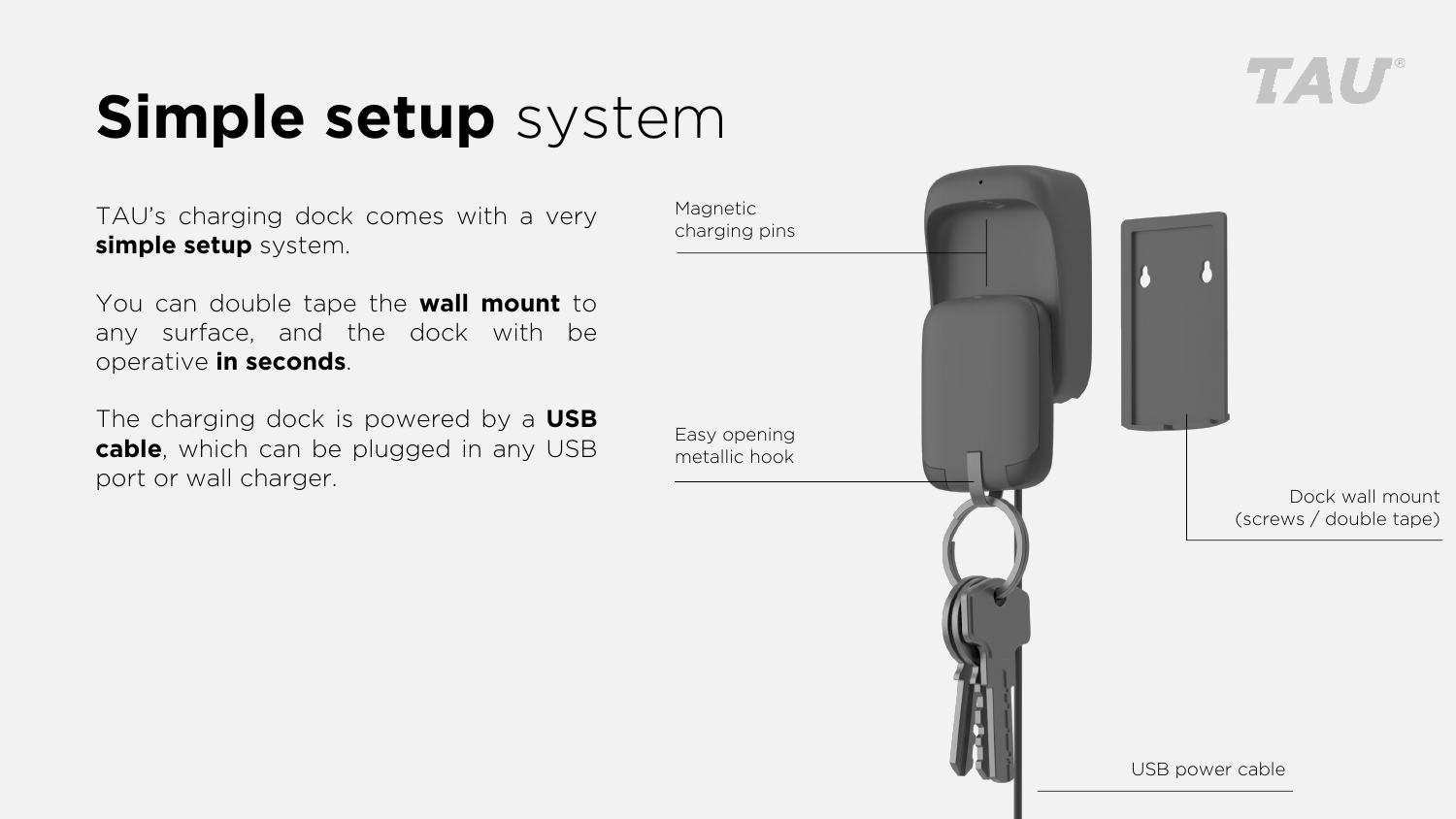# **Small**, but **powerful**

We have found the **optimal balance** between power and portability: **1400 mAh** capacity packed into an incredibly compact **60**x**45**x**14 mm**.

That's what makes TAU the perfect **emergency power bank**: always charged, always with you.

45 mm

60 mm

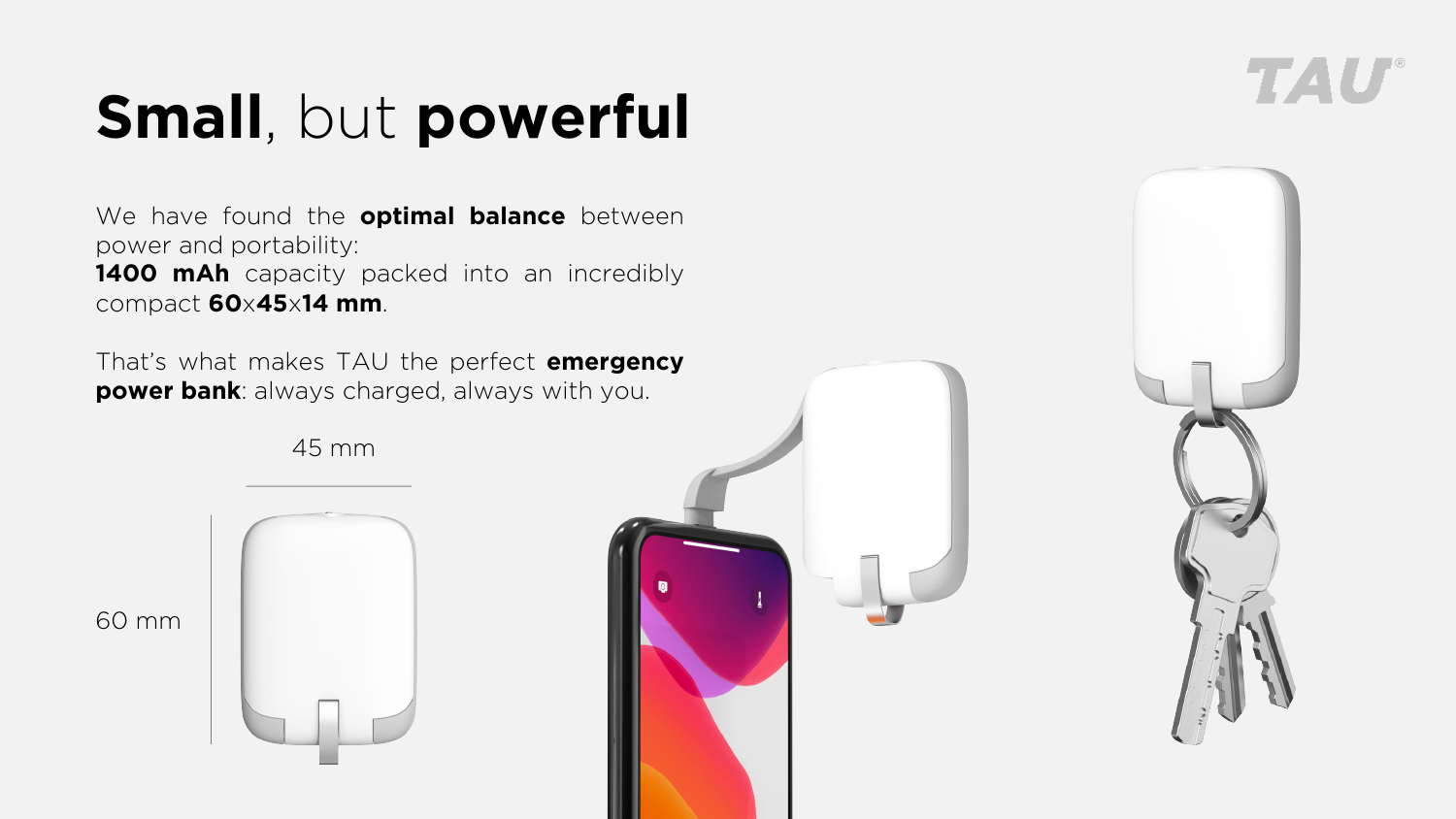# Fully **Customizable**

Customize TAU with **your logo**, starting at just **100 units**.



#### cable color. **LOGO** Any Pantone ® is available to customize your TAU in the most personal way possible. \*MOQ 3.000 for

custom color cable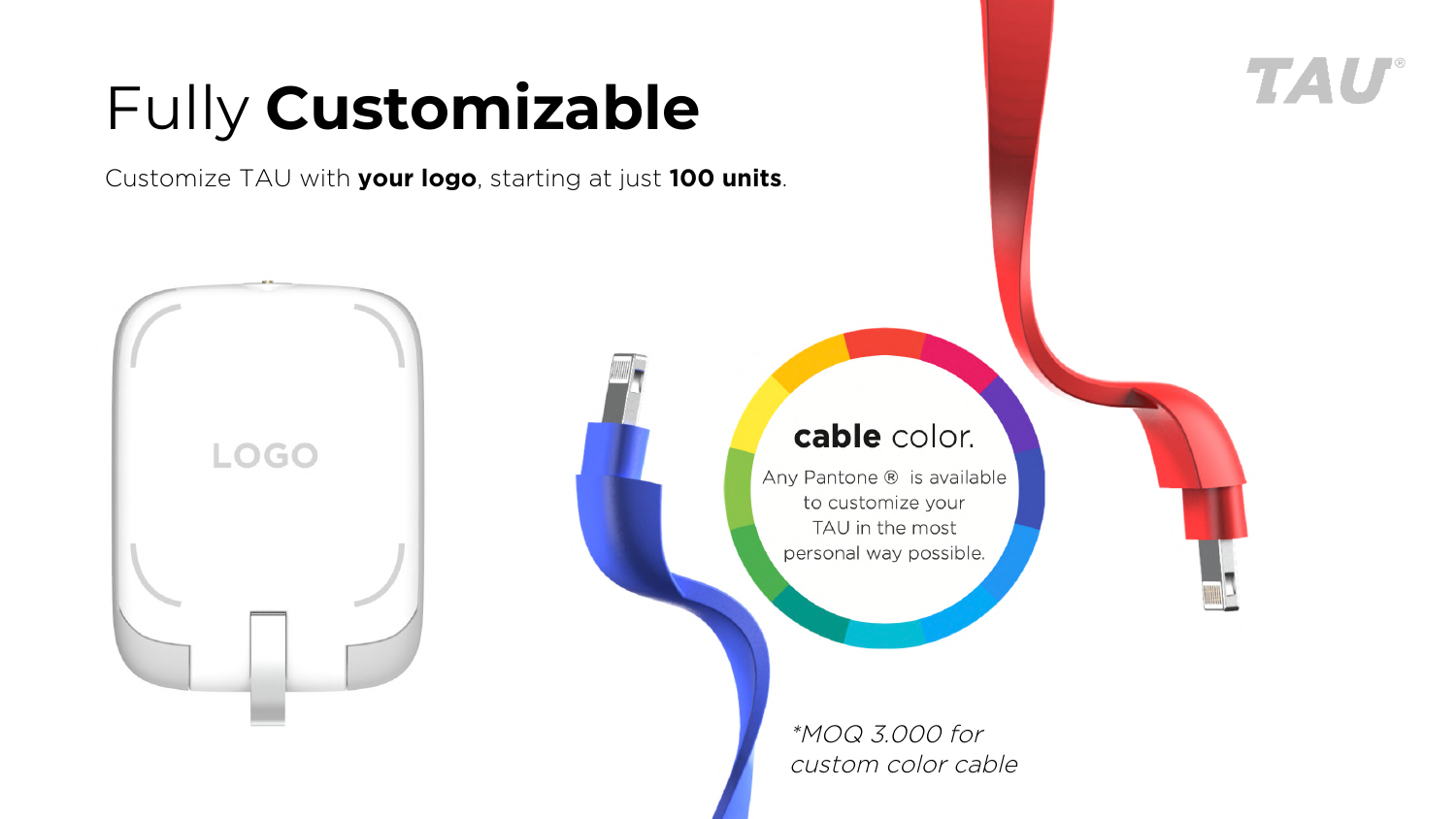#### TAU

# **Packaging** options

We all know the **importance of the packaging**. Pick your **favourite** option for your TAU order.